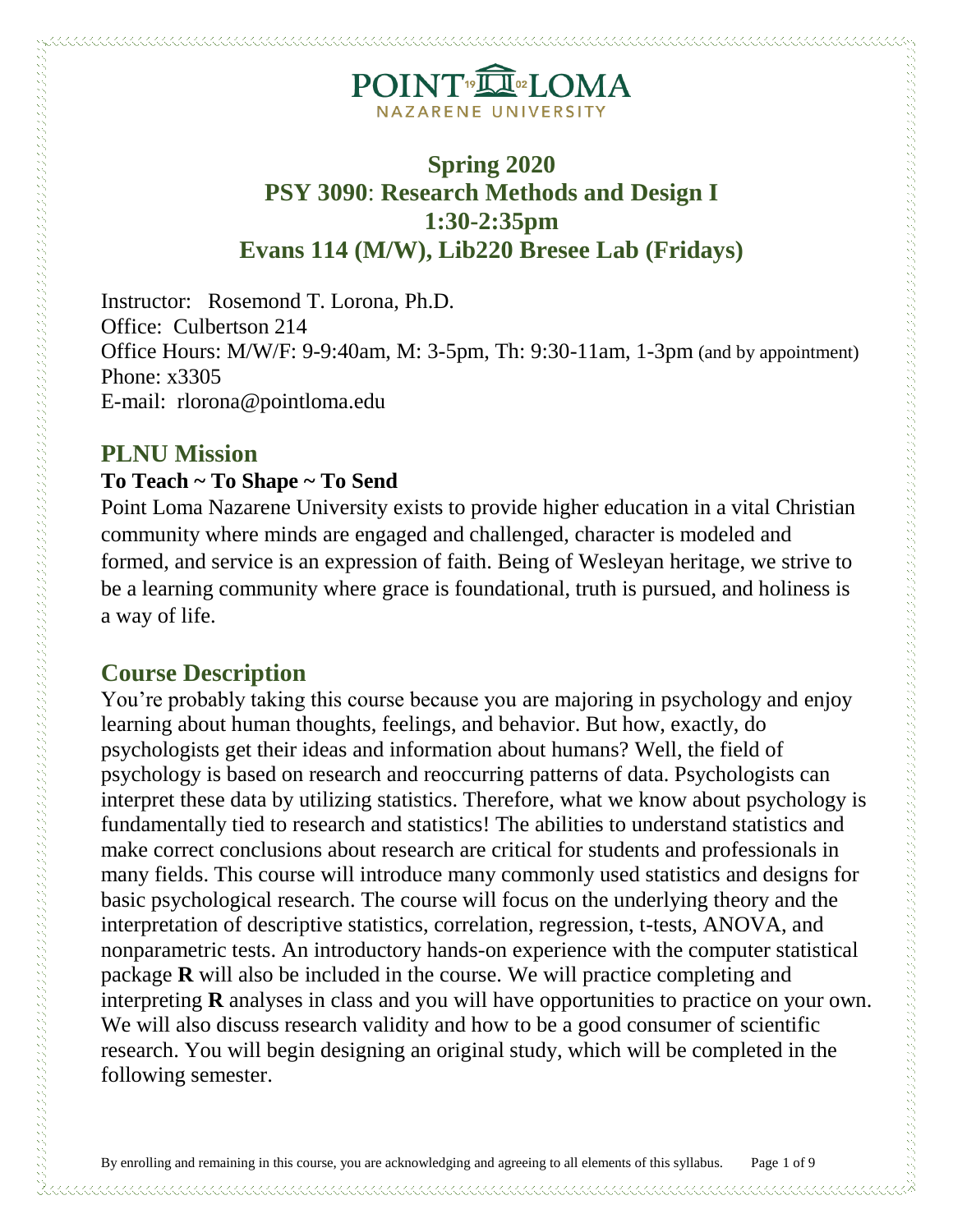## **Course Goals/Learning Outcomes**

- Distinguish between the uses and conclusions of correlation, regression, t-tests, ANOVA, and nonparametric tests and decide which type of test is appropriate for specific research questions and designs
- Remember and apply the use of null-hypothesis testing and its limitations
- Identify issues in statistics and research, such as bias, power, error, and ethics, and identify possible solutions to these issues
- Complete statistical analyses in R and correctly interpret and form conclusions based on the results of statistical analyses
- Design a psychological study or experiment that answers a research question of interest
- Communicate science accurately in written form
- Search for, obtain, and correctly interpret quality peer-reviewed research.

## **Unit Requirement**

This is a 4-unit course delivered over 15 weeks. As such, we spend approximately 3.5 hours per week in class and it is expected that you spend approximately 8 hours each week outside of class reading, taking notes, viewing lectures, studying, completing assignments, and preparing for class. Dedicating adequate time to your learning will help you succeed and is especially important if you want an A in the course. Think of it as: hours spent  $\rightarrow$  points earned. Specific details about how the class meets the credit hour requirement can be provided upon request.

## **Required Texts**



*Research Methods in Psychology: Evaluating a World of Information* (3rd Ed) by Beth Morling ISBN-13: 978-0393630206; ISBN-10: 039363020X

*Learning Statistics with R*, version 0.6. by Danielle Navarro. Download for free at https://learningstatisticswithr.com

# **Required Computer Software (free)**

#### *RStudio, version 1.2.1335 or higher*

First, download R 3.6.1 (base program) on your personal laptop for free at https://www.rproject.org/ and then download RStudio for free at https://www.rstudio.com/ Alternatively, if you are unable to download the needed versions of these programs on your personal computer, it is expected you will use university computers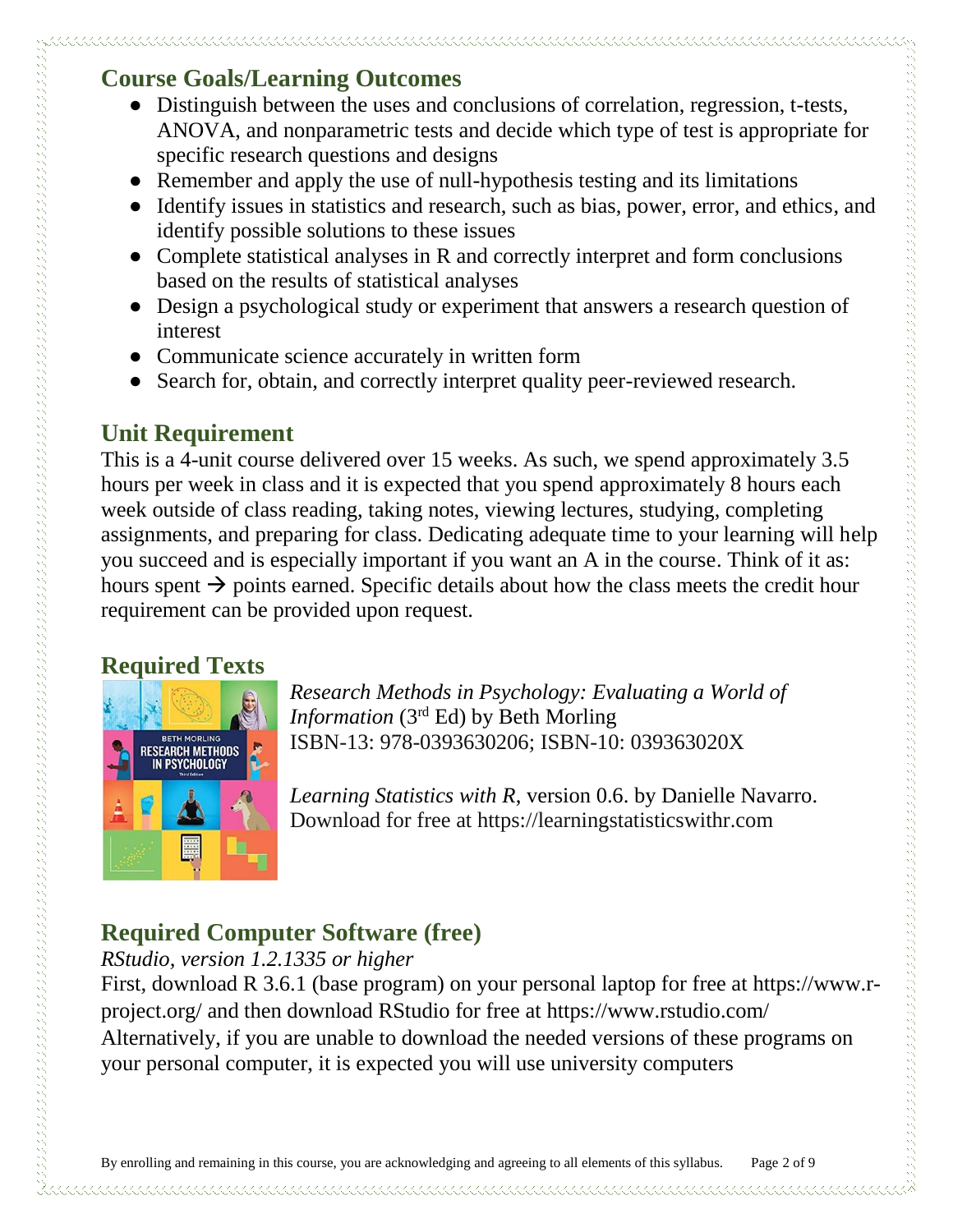#### **Assignments and Points**

*Learning Checks (11 @ 10 points each):* There will be multiple choice, fill-in-the-blank, and/or short answer questions on each learning check that will be from readings and lectures. Seven questions will be on the current reading/material and 3 questions will be review from the prior week. There will be 13 learning checks and your two lowest scores will be dropped. Missed learning checks due to absence or tardiness (for any reason) cannot be made up and will be counted as a zero. It is your choice to use dropped learning checks for days that you are absent, tardy, and/or do not have time to adequately prepare. Questions that are submitted on Canvas by 11:59pm the day before a learning check will be answered in class prior to the learning check, as time allows. As time allows, more questions can be addressed in class.

*Statistics Practice Homework (6 @ 15 points each):* You will be given assignments to complete that will allow you to practice statistical analyses and interpretations. The first part of the assignment requires that you read and summarize an article that utilizes a specific statistic. The article you pick is your choice, but my hope is that you will read articles that will be relevant to your research topic. The second portion involves exercises in R. I grade based on effortful attempts on all problems as well as correctness. Assignments with more detailed directions are available on Canvas and may be completed any time before the due date. Files will be submitted on Canvas in .doc, .docx, or .pdf file types only.

*Other Worksheets and Written Assignments (75 points):* You will have assignments (5- 15 points each) to complete throughout the semester. From these assignments, you will gain experience reviewing research, communicating research findings, and interpreting statistics. These assignments are also meant to reinforce theories and concepts. I grade based on effortful attempts on all problems as well as correctness. Detailed directions for each assignment are on Canvas. Files will be submitted on Canvas in .doc, .docx, or .pdf file types only.

*Final Learning Demonstration (80 points):* We will celebrate all of our learning at the end of the semester. On the last day of class (not during finals week), you will demonstrate your learning by responding to written questions (multiple choice, short answer, and/or essay) that will require cumulative knowledge.

*Final Research Celebration (20 points):* We will be celebrating the learning of the Methods II students by attending their research poster session. You will celebrate the learning of your peers by asking them meaningful questions about their work and congratulating them on their work. To earn credit, you must attend the session, complete a worksheet, and maintain a positive and professional demeanor during the session. There will be no make-ups for students who are absent.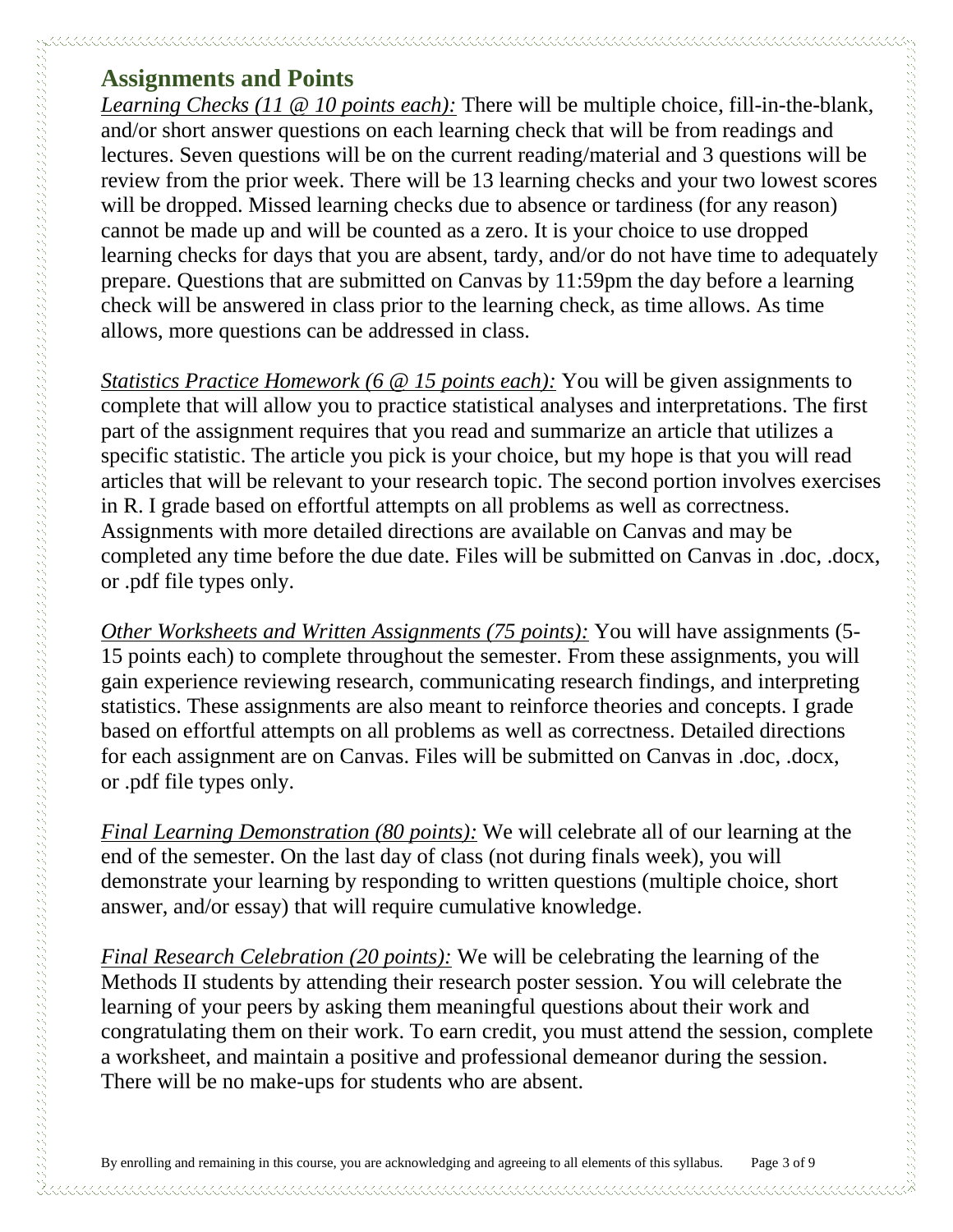*Extra Credit (up to 6 points):* You may earn up to 6 points of extra credit (a possible 1.6% grade bump) by submitting a creative assignment related to course content. Examples include creating a music video, dance, art piece, poem or story, or something else that uses your talents. A basic powerpoint or prezi is not sufficient for this assignment. Your extra credit will be graded according to time spent and effort, not according to the subjective quality of your creativity. With your assignment, you must include the following statement: "I am submitting this for \_\_\_\_ points of extra credit. I spent approximately \_\_\_\_(minutes/hours) on this assignment and I believe it contributed to my learning of and/or reflection on statistics or research."

Extra credit must be submitted by the day of the final learning demonstration with no exceptions.

#### **Grading Scale (375 total points)**

 $A = 93-100\%$  $A- = 90-92.9%$  $B+ = 88-89.9%$  $B = 84-87.9%$  $B- = 80-83.9%$  $C_{+}$  = 77-79.9%  $C = 70-76.9%$  $C = 65-69.9%$  $D_{+} = 62 - 64.9\%$  $D = 55-61.9%$  $D = 50-54.9%$  $F = 49.9\%$  or less

Grades will not be rounded up for individual students [students seeking a grade boost should complete extra credit and/or take advantage of redoing assignments (see policies below)]

# **Course Policies and Expectations**

#### **General and Attendance**

- It is expected that you will read and take notes prior to class. Such practices will enable you to succeed on the learning checks and also fully participate in class activities.
- It is expected that you will take notes in class, regardless of whether a powerpoint is presented.
- Attendance will be taken at the beginning of the class period. If you get up and leave after roll has been taken, you will be counted absent unless you notify me before class begins. Absences will be accounted for and it is your responsibility to monitor them. I will honor the university's attendance policy: no matter the reason for absence, students missing 10% of class meetings (4 classes) may be filed for de-enrollment. Students missing 20% of class meetings (8 classes) may be de-enrolled without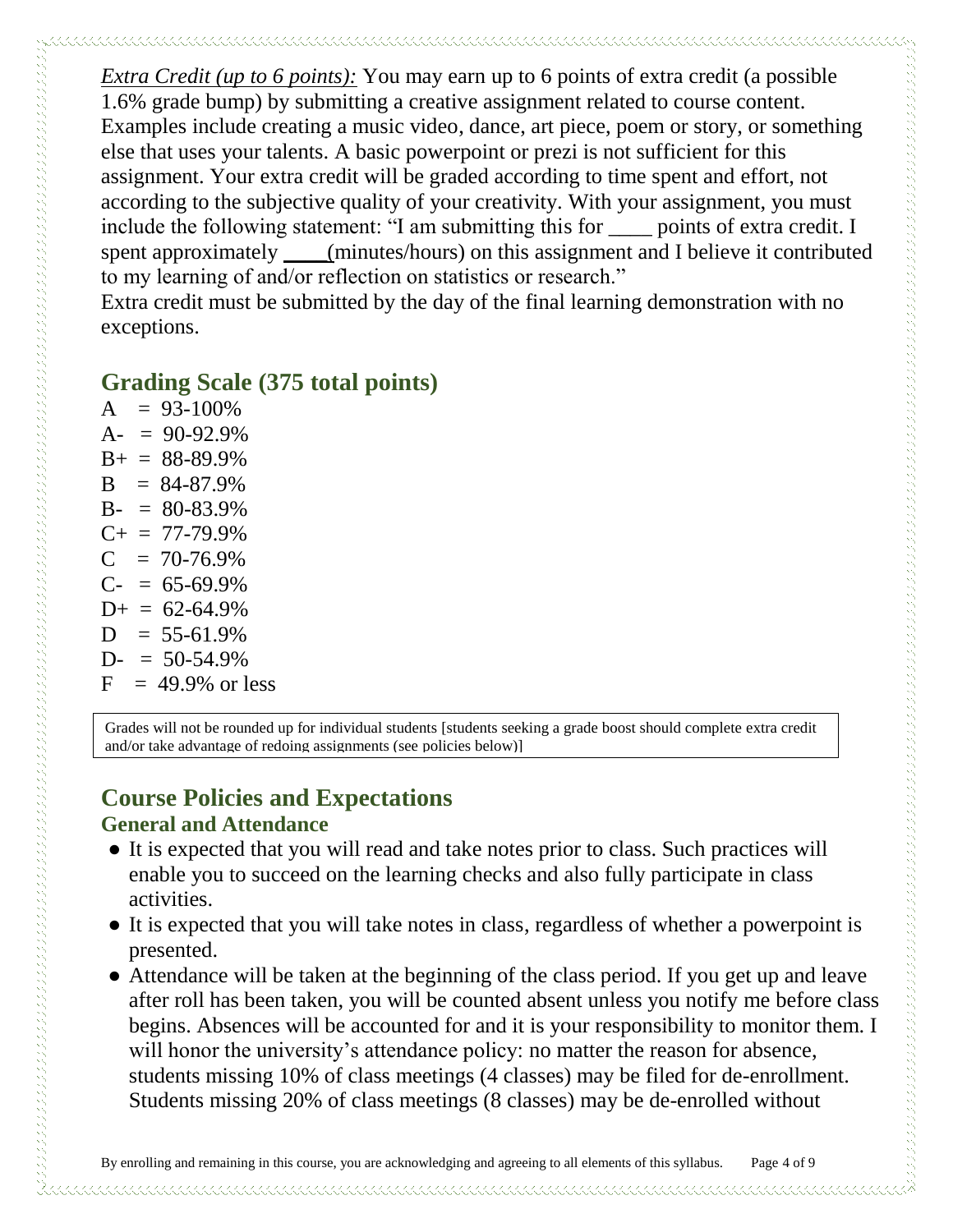notice, or, after the university drop date, receive the appropriate grade for their work and participation. Excused absences due to university approved events as given in writing by university administration will be honored and will not count toward deenrollment.

- If you miss class, you are responsible for obtaining [from a classmate] lecture material, class exercises, and all in-class announcements AND submit any assignments on time, if applicable.
- Assignments are individual work; you are expected to complete the work on your own unless otherwise specified.
- You may submit assignments early.
- You are responsible for all content/material that is found on Canvas, including announcements.
- Work submitted on Canvas must be in .doc or .docx file types only. The student is responsible for making sure Canvas files work and go through Turnitin. Files that do not work or can't go through Turnitin will be considered late until the problem is rectified.

### **Technology**

construction of the construction of the construction of the construction of the construction of the construction of the construction of the construction of the construction of the construction of the construction of the co

- I do not recommend the use of laptops for notetaking in this course. Written notes are more efficient for writing statistical symbols and also aid in memory recall. That being said, you may use laptops/iPads for notetaking as long as it does not become a distraction to yourself or others.
- Laptops are encouraged for purposes of doing statistical analyses and reading scientific articles, although we will primarily do this in the computer lab.
- Recordings (audio or visual) of class are not permitted without written permission from the instructor.
- Cellphones should not be used in class.

## **Tardiness and Late Work**

- **●** If you are more than 15 minutes late to class, you will be counted absent (but you are welcome to sit-in on the class).
- Late work is accepted for 5 days, with a 10% deduction for each day, including weekend days. Deadlines are according to the schedule in the syllabus. Work that is submitted late due to tardiness to class is still considered late.
- If you do not like your grade for a homework assignment or worksheet, you may redo the assignment and submit it according to the late policy. In other words, if you get an unsatisfactory grade back, you can redo the assignment within 24 hours of grading at a 10% deduction, the next day for a 20% deduction, or the day after for a 30% deduction. The second grade will be final. To take advantage of this option, the assignment must have been initially submitted on-time.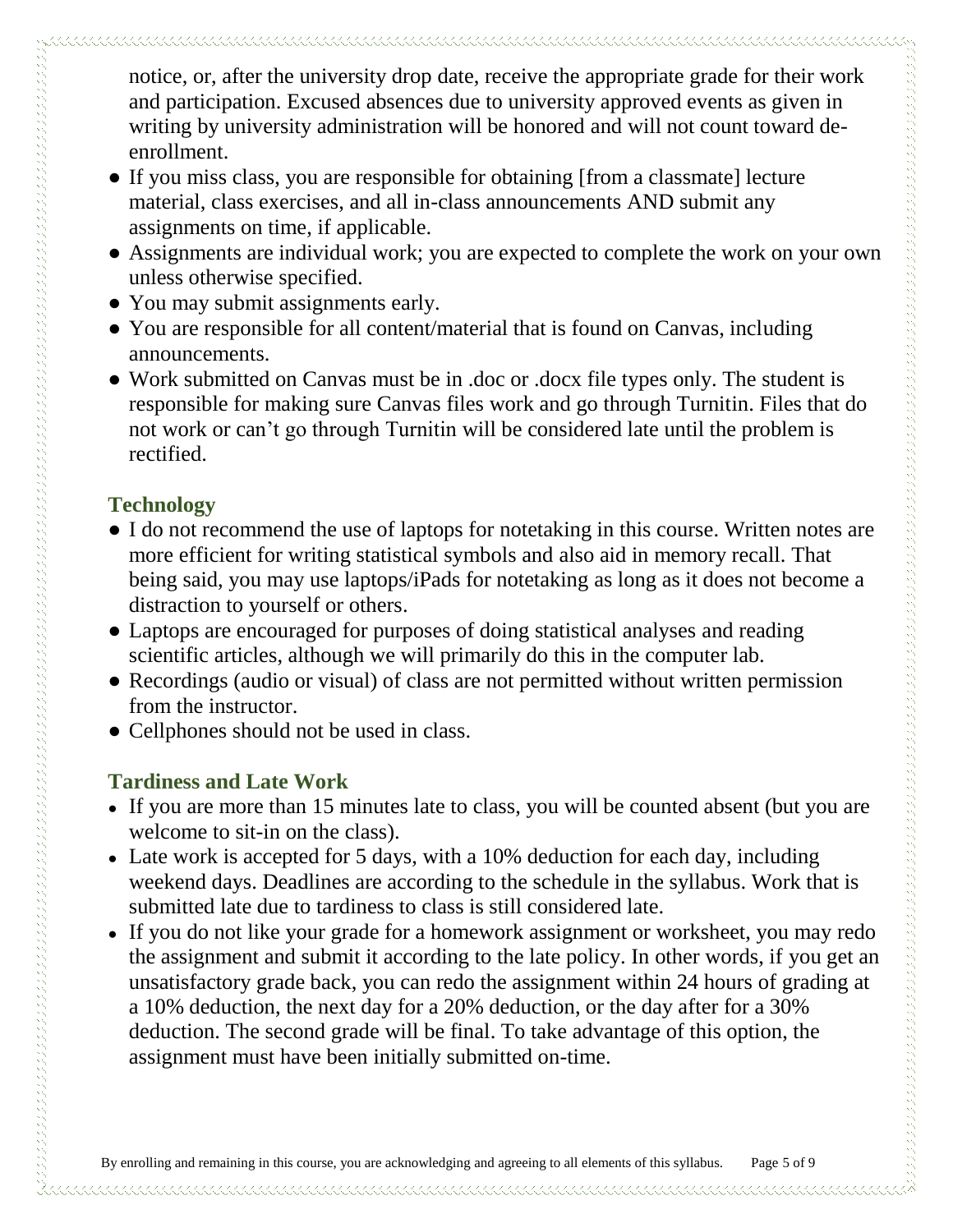#### **Learning Check (LC) and Demonstration Information**

- LCs/exams may consist of multiple choice, fill-in-the-blank, and/or short answer questions. You may be required to interpret and evaluate statistics, R output, and research conclusions in addition to demonstrating knowledge of relevant definitions and theories from lectures and required readings.
- Students must bring at least one working pencil, eraser, and pen to every learning check and demonstration.
- Students may not come and go during learning checks or demonstrations. If you need to leave the room *for any reason*, you must submit your LC/exam at that time.
- Backpacks must be closed with all electronics, including smart watches, turned off and out of sight. Students who use or look at a personal electronic device for any reason during an LC/exam will be penalized for academic dishonesty.
- If you are late to a LC/exam, you may take the LC/exam if you arrive prior to the first LC/exam being handed in. Tardy students will not be given extra time.
- **●** LCs may not be made up for any reason. Two LCs are dropped at the end of the semester.
- **●** Successful completion of this class requires attending the Research Celebration ('the final') **on its scheduled day**.
- **●** If the Learning Demonstration is missed for any reason, the student may have an opportunity at an alternative time to demonstrate his/her learning and receive up to 70% credit on the opportunity.

## **Additional Info, University Resources and Policies**

About Contacting Me. I welcome your questions (about class or otherwise) and would enjoy hearing from you throughout the semester. Do not hesitate to email me or take advantage of office hours. We can schedule meetings outside of office hours if needed. I will give prompt email replies during the day Monday - Friday. It is not guaranteed that I will read emails in the evenings and weekends, so please do not leave important questions for the last minute! If you have questions pertaining to R, please try to use your textbook and/or Google to troubleshoot before emailing me.

Copyright Policy. Point Loma Nazarene University, as a non-profit educational institution, is entitled by law to use materials protected by the US Copyright Act for classroom education. Any use of those materials outside the class may violate the law.

Academic Integrity. Students should demonstrate academic honesty by doing original work and by giving appropriate credit to the ideas of others. Academic dishonesty is the act of presenting information, ideas, and/or concepts as one's own when in reality they are the results of another person's creativity and effort. Academic dishonesty also includes such acts as cheating, fabrication of information, misrepresentations, having unauthorized possession of exams or acquiring/providing information about exams to offer/get an advantage. Academic dishonesty may lead to a zero for that assignment or examination, a zero for your professionalism grade, and/or an F for the course. Faculty should follow and students may appeal using the procedure in the university Catalog. See [Academic](http://catalog.pointloma.edu/content.php?catoid=18&navoid=1278)  [Policies](http://catalog.pointloma.edu/content.php?catoid=18&navoid=1278) for definitions of kinds of academic dishonesty and for further information.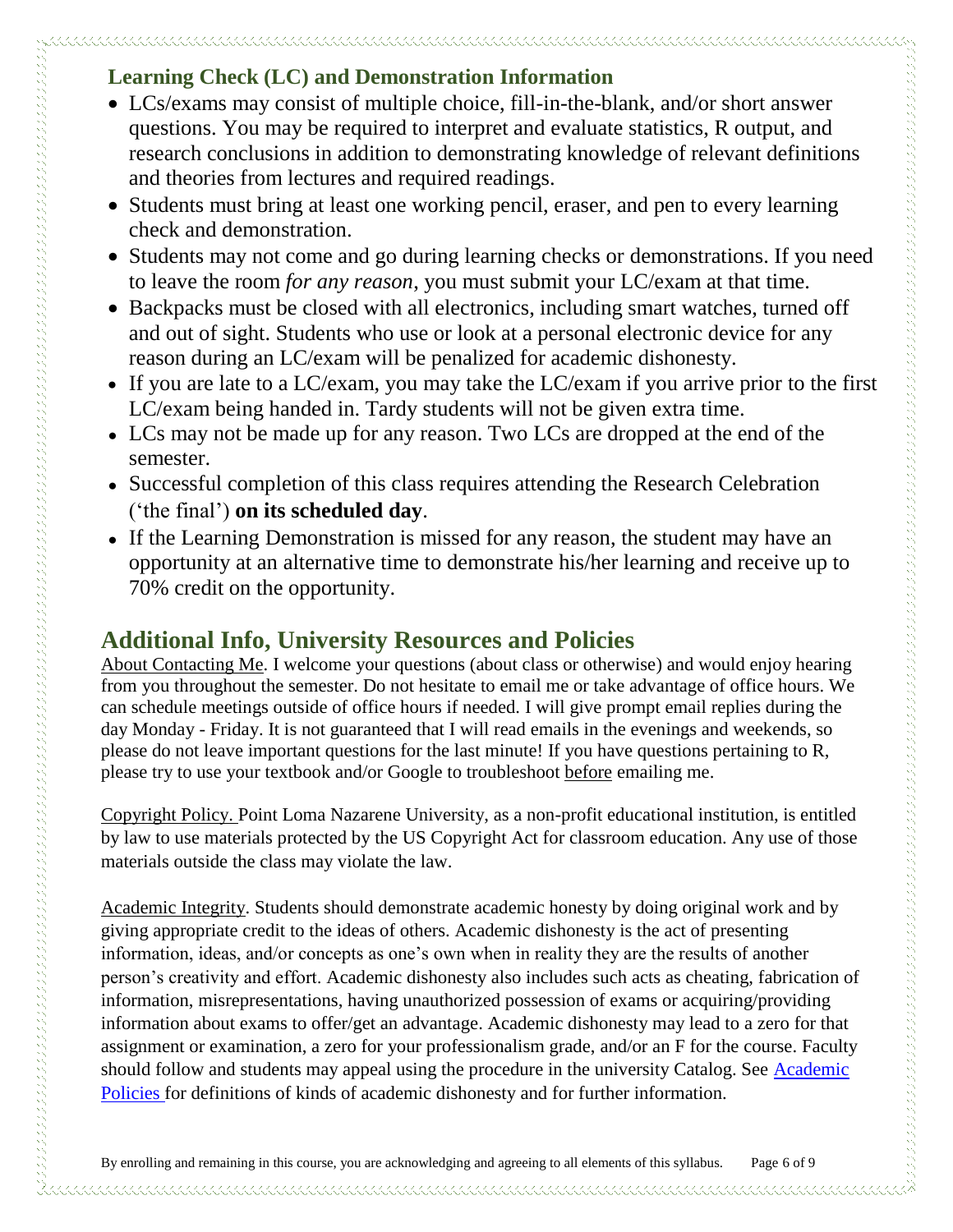Accommodations. While all students are expected to meet the minimum standards for completion of this course as established by the instructor, students with disabilities may require academic accommodations. At PLNU, these students are requested to register with the Disability Resource Center (DRC), located in the Bond Academic Center. (DRC@pointloma.edu or 619-849-2486). After the student files the required documentation, the DRC, in conjunction with the student, will develop an adjustment plan (AP) to meet that student's specific learning needs. The DRC will thereafter email the student's AP to all faculty who teach courses in which the student is enrolled each semester. DRC students should speak with their professors during the first two weeks of each semester about the applicability of their AP in that particular course and/or if they do not desire to take advantage of some or all of the elements of their AP in that course.

Title IX Office. If you or someone you know would like help related to an experience of sexual violence including sexual assault, harassment, domestic violence, dating violence, stalking or other type of non-consensual sexual conduct, please contact the Title IX Coordinator at Point Loma Nazarene University, Caye Smith (619-849-2479). Reporting is also available on the Title IX website. The Title IX office understands the sensitive nature of these situations and can provide information about available on- and off-campus resources, such as counseling and psychological services, medical treatment, academic support, university housing and other forms of assistance. Staff members at the office will also explain your rights and the judicial process options, if you choose to file a complaint. If you or someone you know feels unsafe or may be in imminent danger, please call the PLNU Department of Public Safety (619-849-2525) or San Diego Police Department (9-1-1) immediately.

Wellness Center. If you or someone you know would like help related to a physical or mental health problem, (e.g., depression, anxiety, difficulty focusing on school or managing daily needs, grief, trauma resolution, sleep or eating changes, etc.), please contact the Wellness Center. The Wellness Center exists to provide students with services pertaining to health, broadly. Walk-ins are accepted, or appointments can be scheduled. Visit the First Floor of Nicholson Commons or call 619-849-2574. If there is an emergency situation after hours, please call the PLNU Department of Public Safety (619-849-2525) or San Diego Police Department (9-1-1) immediately.

*Changes to the Syllabus: This document is subject to changes, including due dates in the schedule. I will communicate changes in class, on Canvas, or both. It is the students' responsibility to maintain records of changes to this syllabus.*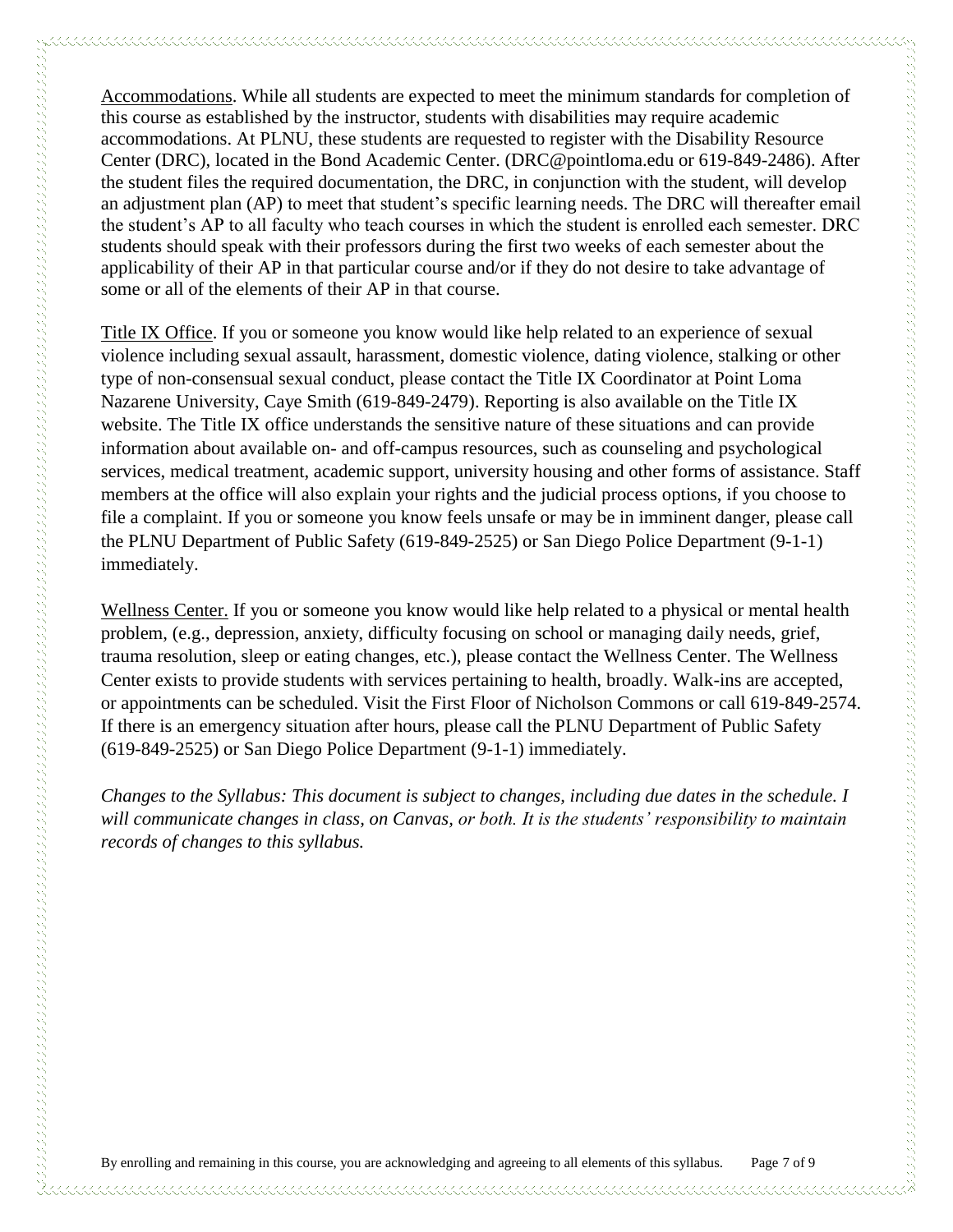| <b>Week</b>                                                                           | Day                       | <b>Readings and Activities</b>        | <b>Learning Checks (LC)/ Assignments</b> |
|---------------------------------------------------------------------------------------|---------------------------|---------------------------------------|------------------------------------------|
|                                                                                       |                           | (Complete Prior to Class)             | <b>Due</b>                               |
| Week 1                                                                                | T                         |                                       |                                          |
| $(Jan 14 - 17)$                                                                       | W                         |                                       |                                          |
| Science, Statistics, and                                                              | $\mathbf F$               | RMP Ch. 1                             | LC 1 (Ch1 and Syllabus)                  |
| Research                                                                              |                           | Lecture 1                             |                                          |
|                                                                                       |                           | <b>Canvas Questions</b>               |                                          |
| Week 2                                                                                | M                         | No Class                              | MLK Jr Day                               |
| $(Jan 20 - 24)$                                                                       | W                         | RMP Ch. 2                             | LC <sub>2</sub>                          |
| Finding and Reading                                                                   |                           | Lecture 2                             |                                          |
| Good Research                                                                         |                           | <b>Canvas Questions</b>               |                                          |
|                                                                                       | $\boldsymbol{\mathrm{F}}$ | Download Zotero (optional)            |                                          |
| Week 3<br>$(Jan 27 - 31)$<br>Variables, Types of                                      | M                         | LSR Ch. 2                             | LC <sub>3</sub>                          |
|                                                                                       |                           | Lecture 3                             |                                          |
|                                                                                       |                           | <b>Canvas Questions</b>               |                                          |
| Claims, and Validity                                                                  | W                         |                                       |                                          |
|                                                                                       | $\mathbf F$               |                                       | Finding Research Worksheet and           |
|                                                                                       |                           |                                       | summaries due by classtime               |
| Week 4                                                                                | M                         | LSR Ch.3                              | $LC\bar{4}$                              |
| $(Feb 3 - 7)$                                                                         |                           | Lecture 4                             | (bring laptop to class if downloading R) |
| Introduction to R                                                                     |                           | Download R and RStudio                | on personal computer)                    |
|                                                                                       | W                         |                                       |                                          |
|                                                                                       | $\overline{F}$            |                                       | R Worksheet                              |
| Week 5                                                                                | M                         | LSR Ch. 5 (skip sections 5.5 and 5.8) | LC <sub>5</sub>                          |
| (Feb 10 - 14)                                                                         |                           | Lecture 5                             |                                          |
| <b>Descriptive Statistics</b>                                                         |                           | <b>Canvas Questions</b>               |                                          |
|                                                                                       | W                         |                                       |                                          |
|                                                                                       | $\overline{F}$            |                                       | Descriptives and Graphs Homework         |
|                                                                                       |                           |                                       | (R) (LSR Ch. 6 for additional help)      |
| Week 6                                                                                | M                         | LSR Ch. 9                             | LC <sub>6</sub>                          |
| (Feb 17 - 21)                                                                         |                           | Lecture 6                             |                                          |
| Probability and Types of<br><b>Distributions</b>                                      |                           | <b>Canvas Questions</b>               |                                          |
|                                                                                       | W                         |                                       |                                          |
|                                                                                       | $\mathbf F$               |                                       |                                          |
| Week 7<br>(Feb 24 - 28)<br><b>Null Hypothesis Testing</b><br>and Confidence Intervals | $\mathbf{M}$              | LSR Ch. 11                            | LC <sub>7</sub>                          |
|                                                                                       |                           | Lecture 7                             |                                          |
|                                                                                       |                           | <b>Canvas Questions</b>               |                                          |
|                                                                                       | W                         |                                       |                                          |
|                                                                                       | $\mathbf{F}$              | No Class                              | Error worksheet                          |
|                                                                                       |                           | Lecture 7b                            | z-test and CI practice                   |
| Week 8<br>$(Mar 2 - 6)$<br><b>Comparing Means</b>                                     | M                         | LSR Ch. 13                            | LC <sub>8</sub>                          |
|                                                                                       |                           | Lecture 8                             |                                          |
|                                                                                       |                           | <b>Canvas Questions</b>               |                                          |
|                                                                                       | W                         |                                       | t-test practice worksheet                |
|                                                                                       | ${\bf F}$                 |                                       |                                          |
| Week 9                                                                                | M                         | No Class                              | <b>Spring Break</b>                      |
| $(Mar 9 - 13)$                                                                        | W                         | No Class                              | <b>Spring Break</b>                      |
|                                                                                       |                           |                                       |                                          |

By enrolling and remaining in this course, you are acknowledging and agreeing to all elements of this syllabus. Page 8 of 9